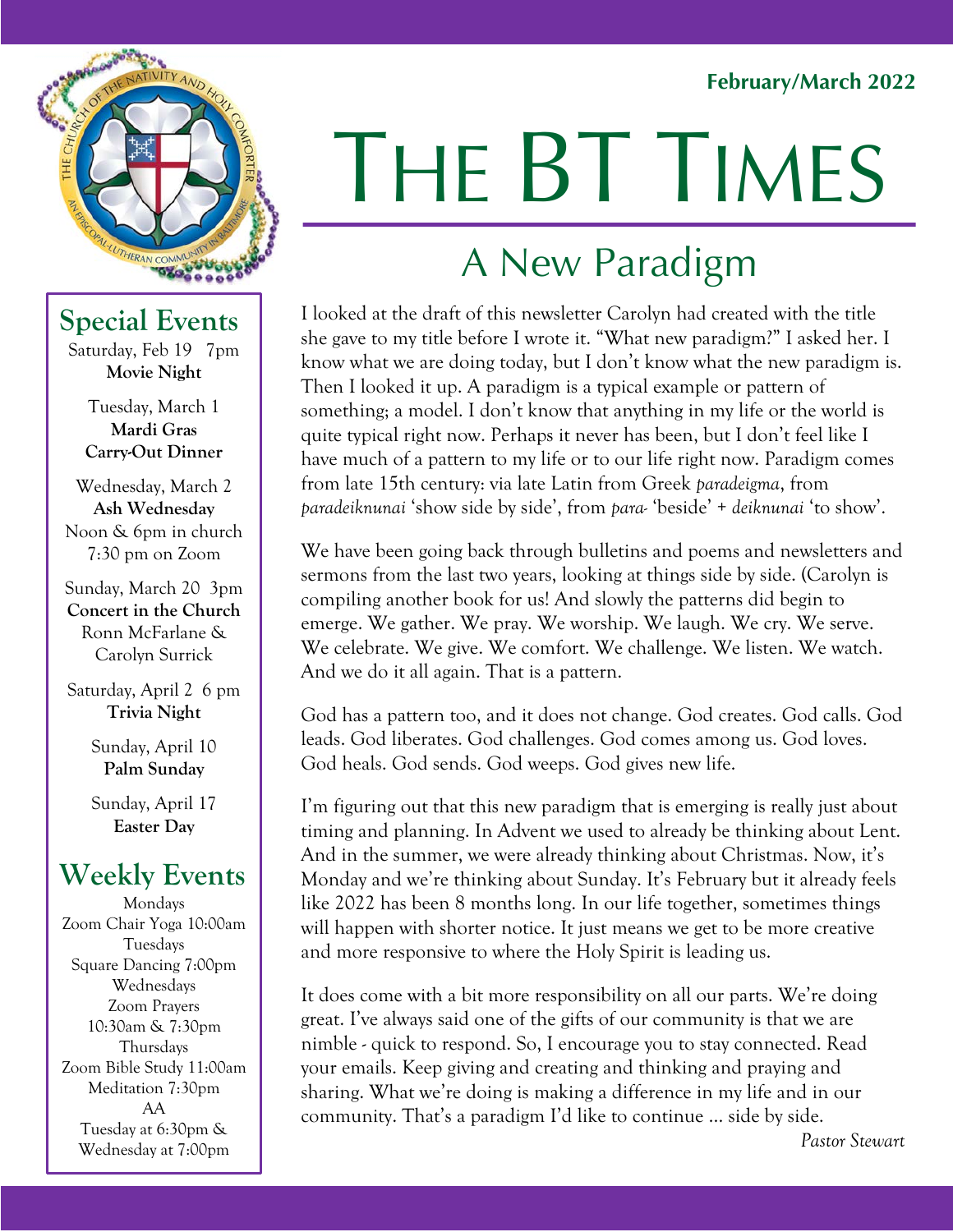#### **Notes from the Office** *by Carolyn Surrick*

We used to have staff meetings in which we sketched out upcoming events, months in advance. I used to keep track of the organizations using our facilities with a hawk-like focus. Having enough parking spaces available was a real issue, and deconflicting parties, funerals, dancers, and AA meetings was a regular part of life.

Things are different here in the office when it comes to planning. We don't know what the future will bring. We are cautiously optimistic (because we are a church, after all.) We're not planning out the summer and the fall. We are planning out the next two months.

And what a two months it is going to be! Movies and a concert and Mardi Gras dinners – and let's not forget Ash Wednesday, Palm Sunday, and Easter. We are keeping good thought, saying extra prayers, hoping for warmer weather, and privately thrilled that we might have an Easter Egg Hunt before we share an Easter brunch outside. It's possible, really possible.

### **My Epiphany — The Women WERE There** *by Barbara Herron*

I've always liked Epiphany, the day the church celebrates the arrival of the three wise men bearing gifts of gold, frankincense, and myrrh for the baby Jesus. Historians say that they probably arrived months later, and we only think there were three because three gifts are mentioned. Nevertheless, manger scenes feature Mary beaming beatifically at her baby, surrounded by Joseph, an assortment of animals, and shepherds, with an angel perched on top of the stable. The wise men take their places in this lovely tableau on January 6.

The old joke is that wise women would have showed up with diapers, a casserole and wine. There's even a cartoon that shows up every Epiphany on FaceBook. This year when I saw the cartoon, the truth hit me between the eyes. I had an epiphany of my own. Of course there were women there. The men who wrote the stories just didn't think they were worth mentioning.

So we read and we never give a thought to Mary in labor, Mary actually giving birth. Apparently, she was ready to deliver after that donkey ride from Nazareth to Bethlehem, and the birth just

happened. Maybe Joseph lifted Mary off the donkey, carried her into the stable and gently deposited her on the bed of hay. Mary gracefully arranged herself, the baby miraculously appeared, along with swaddling clothes, Mary wrapped the baby and was ready to receive a lot of male visitors with not a hair out of place. Then Mary spent the next few days fending for herself, surrounded by a lot of animals and strange men. Really?



#### After the Three Wise Men lef the Three Wiser Women arrive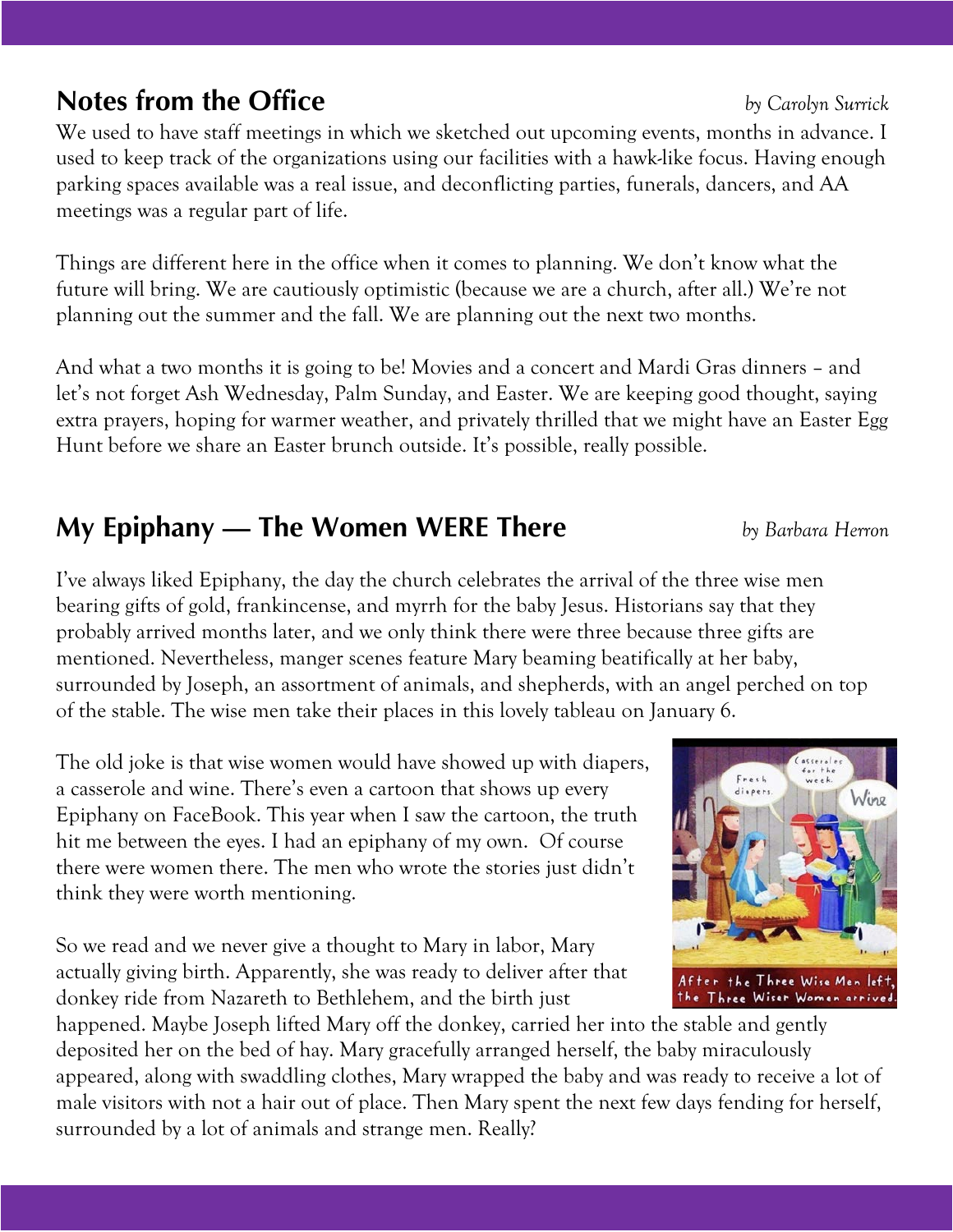Women looked after each other in those days. After all, when Mary found out she was pregnant she went off to visit her cousin Elizabeth. Mary was young. She needed the support of an older woman.

Joseph set out with Mary to travel from Nazareth, where they lived, to Bethlehem, his ancestral home, to be counted in the Roman census. It's a trip of about 100 miles. MapQuest estimates that the trip can take from two hours and ten minutes to two and a half hours by car. How long must it have taken on foot? Not only that, but the route took them through Samaria which, as we know from the story of the Good Samaritan, was an area where travelers could fall prey to highwaymen and thieves. No doubt Mary and Joseph were traveling with family and friends from the north, including other women. And no doubt those women fussed over the pregnant young girl who was jouncing along on a donkey.

So, they got to Bethlehem, there was no room at the inn, but the kind innkeeper offered his stable. Said innkeeper may have had a wife, or at least a maidservant or two who carried the water, cleaned the rooms, did the cooking, and generally looked after the guests. Do you think they left Mary to her own devices? Do you think that they, or maybe someone in their traveling party, found the local midwife? Yes, there were midwives back then. The Hebrew term translated "the midwife" (hameyaledet) may literally be translated "the childbirth assisting woman." In Genesis 35:16-18, a midwife attended Rachel as she gave birth to Benjamin.

So Mary would have been attended by one or more women, who held her hand, wiped her face, and offered her wine or maybe an herbal drink to ease her pain. When the birth was over, it was the women who cleaned up Mary and the baby, wrapped the baby in swaddling clothes, handed him to his mother, and finally let her get some sleep.

They would have been around for a few days afterwards, helping the first-time mother, fussing over the new baby, and making sure Joseph got his dinner. And let's not forget that Mary, being a good Jewish girl, was considered to be unclean for seven days after giving birth to a son. She had to undergo ritual purification before she could present Jesus in the temple on the eighth day, in accordance with the scriptures. And women were part of that ritual.

Maybe it's time to get the manger scene right. Bring in a woman or two to lovingly tend to Mary and her new-born son. Just because the authors of Matthew and Luke didn't think they were worth mentioning, doesn't mean they weren't there.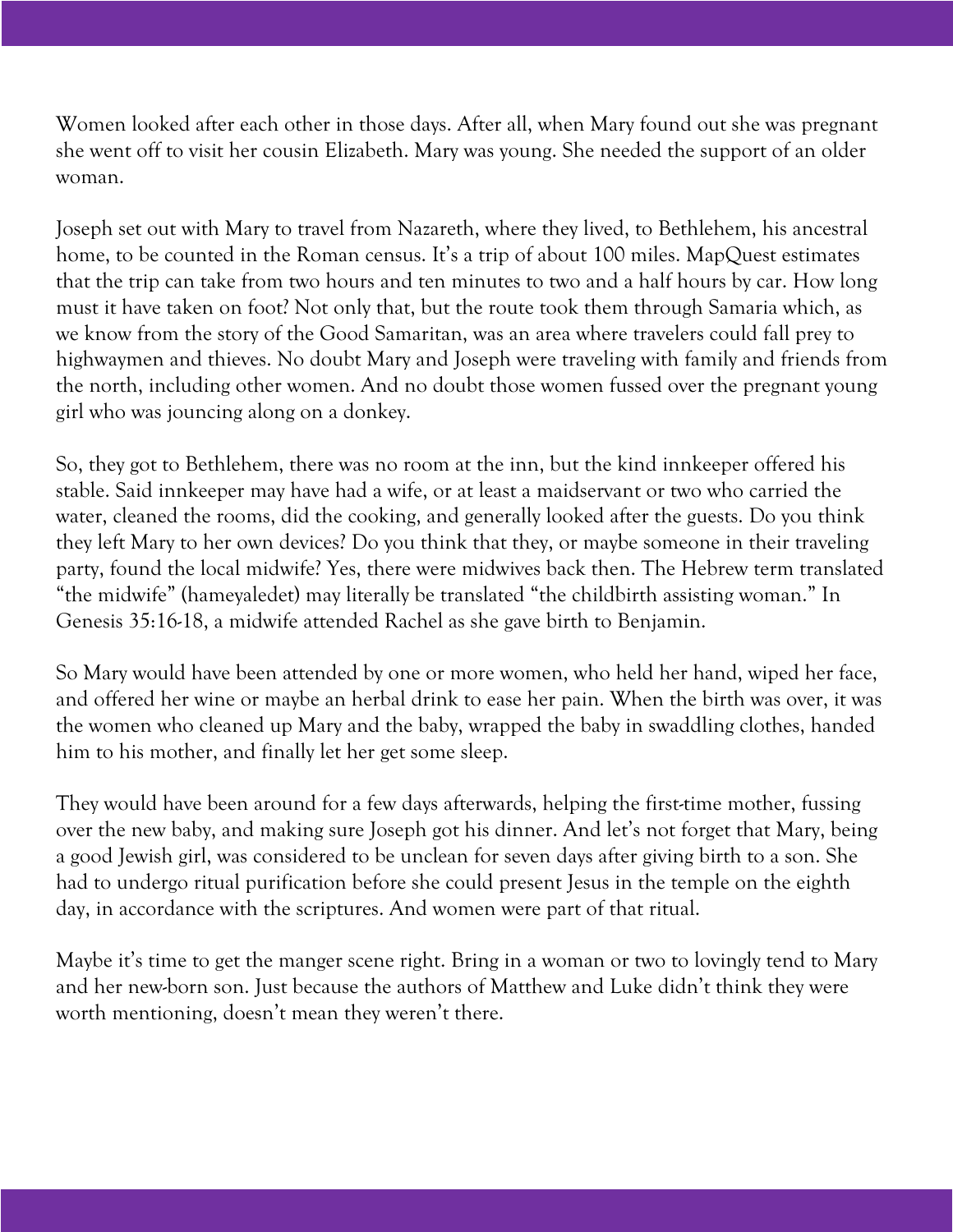

Saturday, February 19, 2022 7:00pm In Person in Hart Hall \* Masks Required \* Free!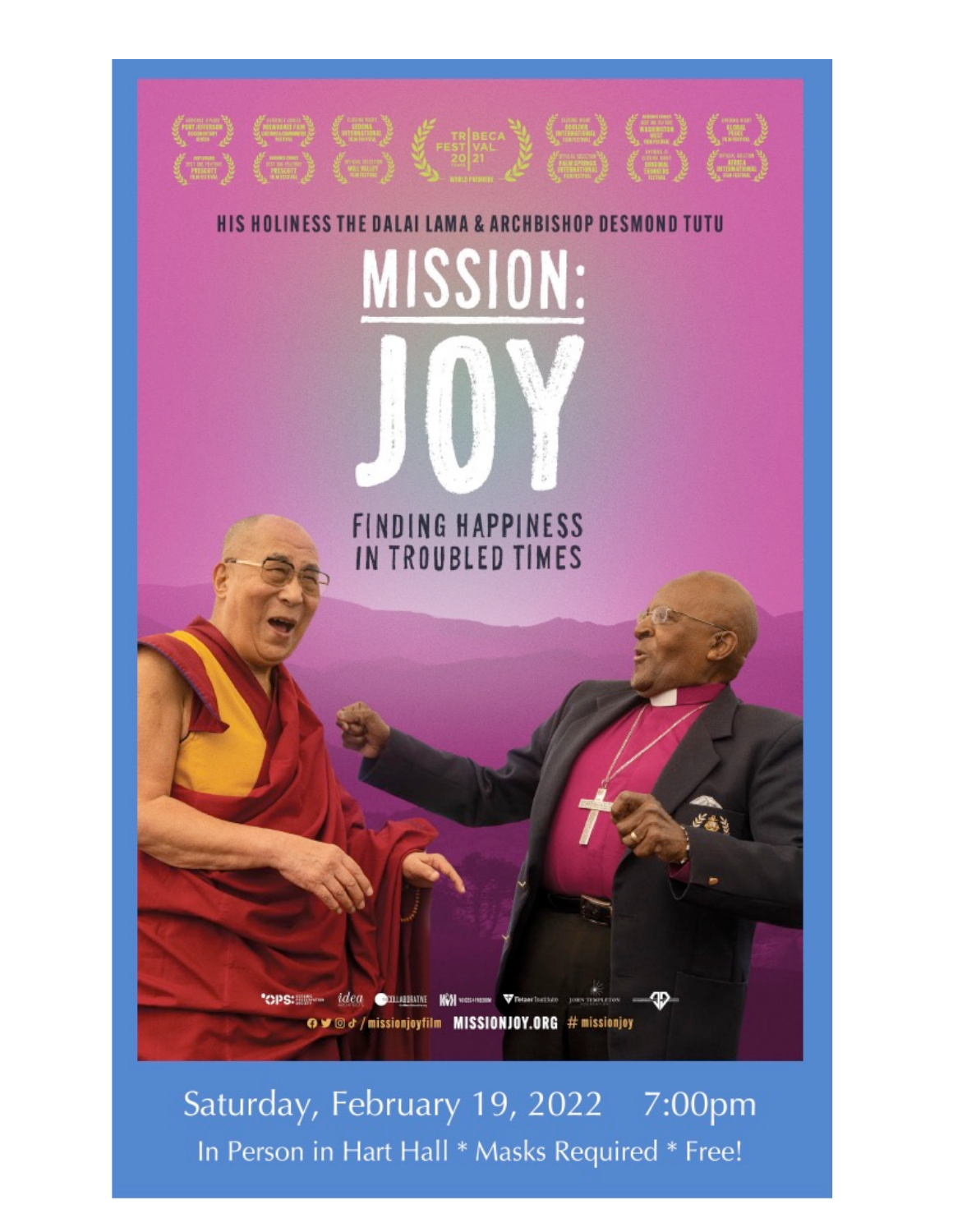#### **Lenten Series: Short Stories by Jesus**

On Wednesday evenings at 7:30 pm in Lent, we'll gather on Zoom. Jesus was a skilled storyteller and perceptive teacher who used parables from everyday life to effectively convey his message and meaning. Life in first-century Palestine was very different from our world today, and many traditional interpretations of Jesus' stories ignore this disparity and have often allowed anti-Semitism and misogyny to color their perspectives. Each week we'll discuss short video presentations by scholar Amy-Jill Levine who analyzes these



"problems with parables" taking us back in time to understand how their original Jewish audience understood them. She interprets these moving stories, showing how the parables are not just about Jesus, but are also about us—and when read rightly, still challenge and provoke us two thousand years later. This will be in place of our regular Wednesday Night Live.

#### **ADLA**

Engaging, involving, and investing in the gifts, interests, and capacity of people of African descent in every aspect of the life of this church is the focus of African Descent Ministry in the ELCA. As part of our Ethnic Specific and Multicultural Ministries Team, we seek to strengthen the hands of the ELCA for building — with integrity — a multiethnic and multicultural church. As people of African descent, it is the gospel of Jesus that gives us the faith and freedom to join with all our siblings in Christ to boldly participate in God's work of restoring and reconciling communities in the name of Jesus Christ throughout the world.

The term "African Descent" refers to people who self-identify as Black, African Caribbean, African American, African Nationals and others of African ancestry from numerous countries who now live in the United States. A network of about 255 congregations report 49,000 people of African descent as active participants in the ELCA across the United States, Puerto Rico and the U.S. Virgin Islands. The African Descent community within the ELCA is wonderfully diverse in culture and context. Together we are Christians, some new to the faith and others who for generations have been baptized Christians in Lutheran congregations. We stand in a long and biblically historical line of people of faith and of African descent, each person bringing a unique story that adds to the larger story that makes up the ELCA.

African Descent Ministries of the ELCA is celebrating Black History Month with a new series, *Talks at the Desk,* sharing the diverse expressions of the church. Join us each Wednesday in February at 8:30 EST as we listen to our youth, young adults, rostered leaders, elders, and friends of our communities while they tell their own sacred stories. There is more information on twitter @ELCAADM or on our FB page www.facebook.com/elcaadm.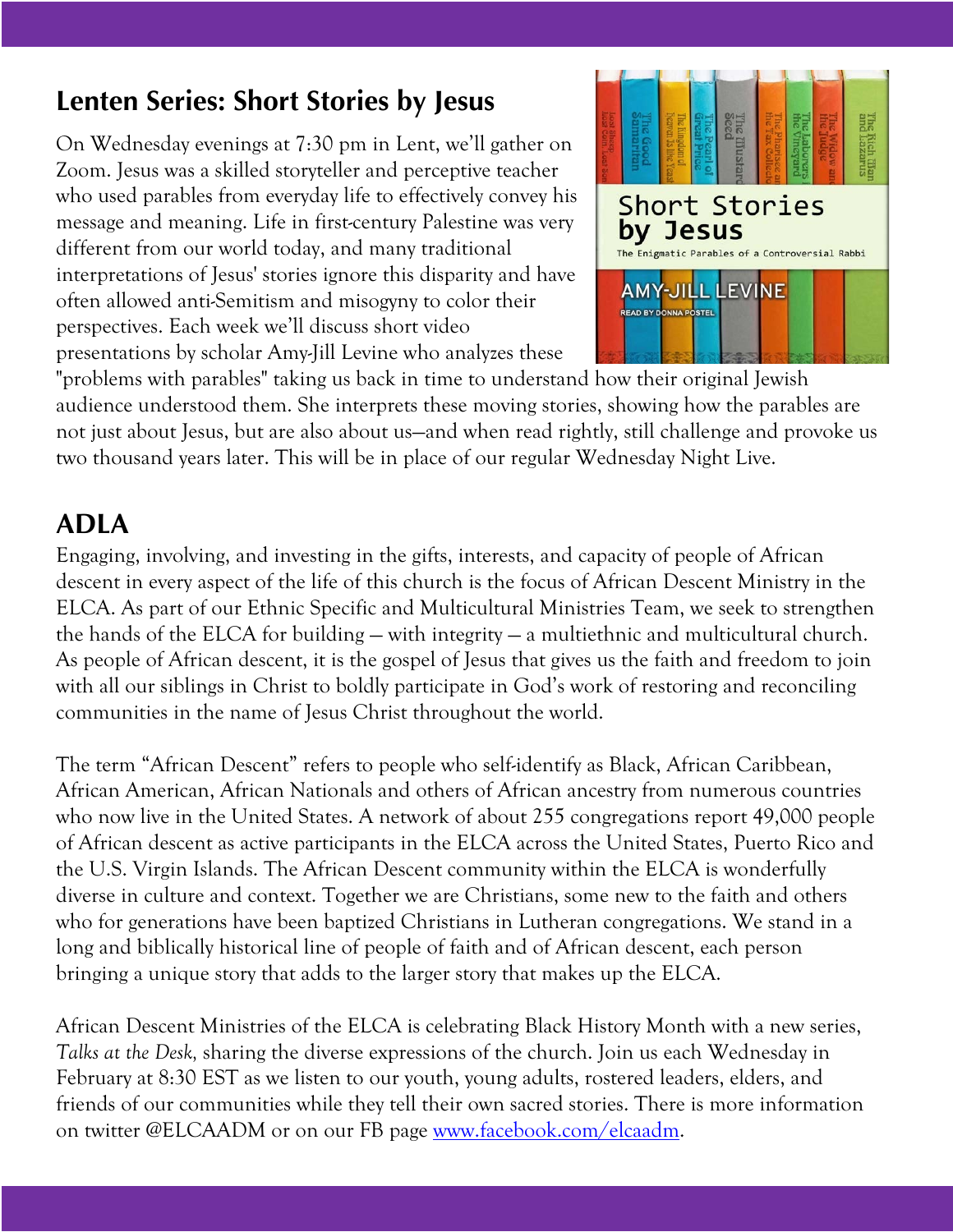#### **Reparations**

The Diocese of Maryland Reparations Task Force announced that grant applications for the Diocesan Reparations Fund will open February 21. These grants are open to any organization within the geographical region of the Diocese of Maryland that has a proven history of doing the work of restoring African American and Black communities, as well as startups whose mission and goals are the same.

#### On September 12, 2020, the

236th Convention of the Episcopal Diocese of Maryland passed Resolution 2020-06, committing to creating a \$1,000,000 seed fund for reparations. The resolution called for the formation of a committee that, in conjunction with diocesan council, would prayerfully discern how to be stewards of this seed fund, which is expected to grow and reap benefits for generations. More information is available at www.episcopalmaryland.org.



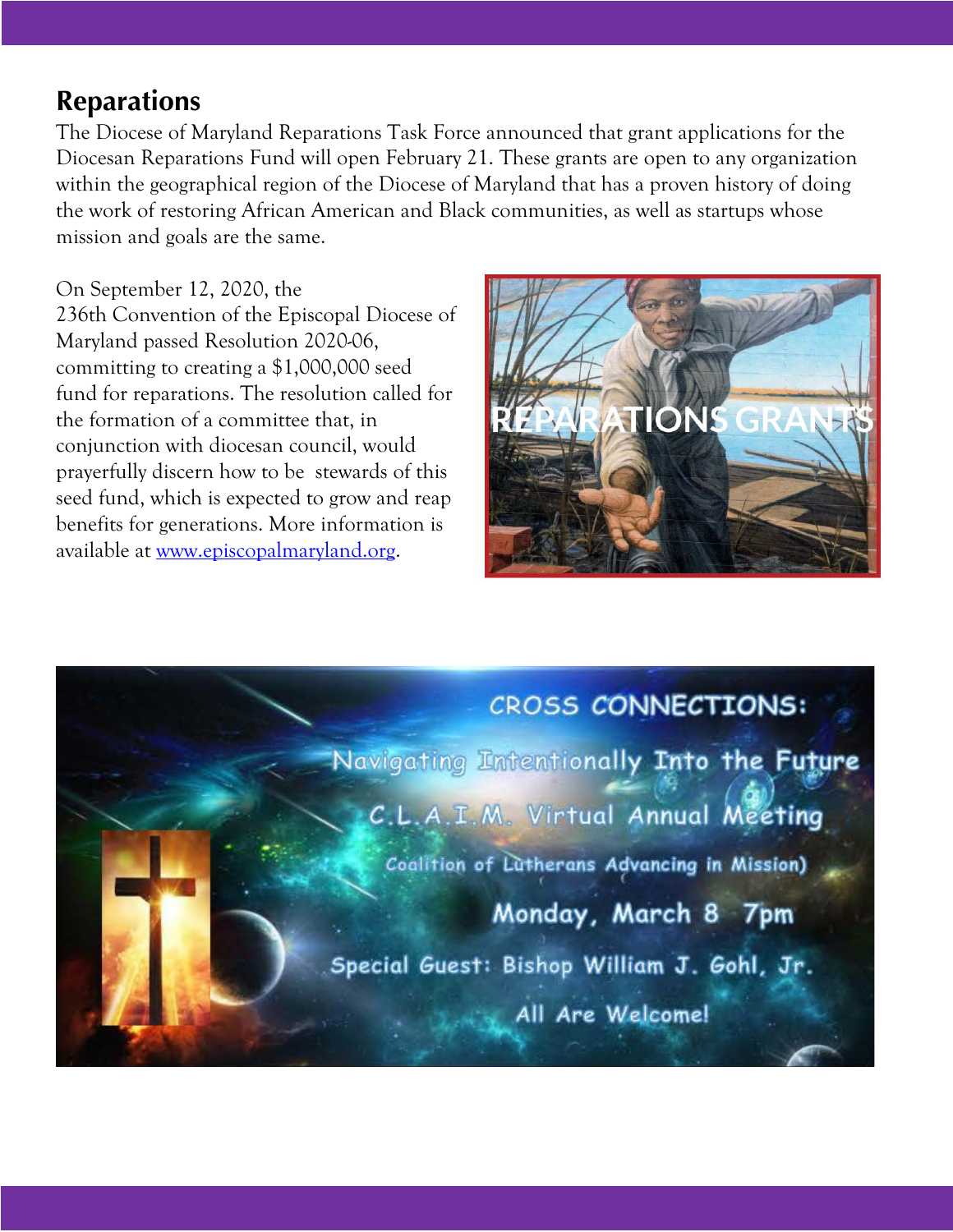#### **Spring and the Garden**

Despite the relentless dips in the mercury, Spring is on the way. In fact, the Vernal Equinox is right around the corner. It's time to start planning out this year's garden – turning the soil and preparing the earth for new life. Contact Cindy Burggraf when you are ready to get out your gardening gloves and start scouring the farmer's markets for plants.

#### **Ringing in Easter**

The Nativity/Holy Comforter Bell Choir rehearsals are about to start up again. With Covid numbers back into a manageable range, and Easter right around the corner, it's time to start working on some new music. If you've never done it before, now is the time to start!



### **GEDCO**

Our friends and neighbors are still in need of our help, both with contributions of time and energy. Please keep our baskets full of donations and if you have a few hours in your week when you could help at the pantry, your presence would be deeply appreciated. **The food pantry also needs one pound bags of rice, instant coffee, tea, cereal, and JELLY! Microwaves and small refrigerators** are also in need for clients at the Samaritan Community. Please speak to Cindy Burggraf or Pastor Stewart if you have questions.



Register at www.BaltimoreLutheranCampusMinistry.org